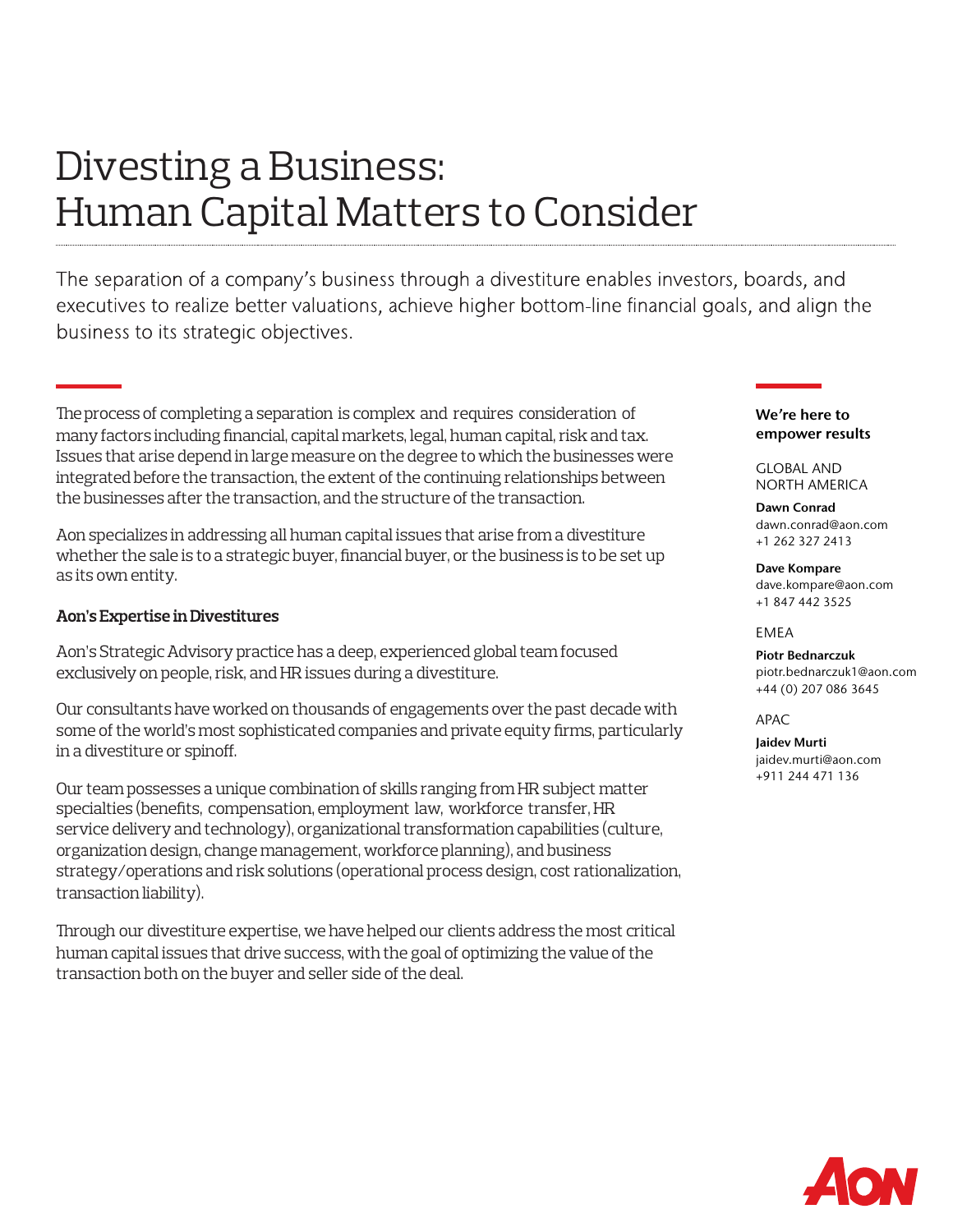## Specifically, we help with the following:



**Business Valuation-Develop** integrated strategy aligning human capital terms and conditions with the offering memoranda, human capital pro forma financials (including business standalone financial statement adjustments), Sale & Purchase Agreement & Employee Matters Agreement, management presentations, and negotiation strategy.



#### Leadership Engagement—

Implement leadership incentive/ retention strategy aligned with transaction objectives (e.g., successfully manage the business through transition; provide stability and continuity; maintain focus on customers; retain key personnel).

#### Internal Due Diligence—

Identify population by country, employing legal entities, terms and conditions of employment (e.g. compensation and benefit programs), retirement and other liabilities (+ funding/ book reserve status), workforce separation risks and obligations, and potential curtailment and other charges to gain/loss on sale.



#### Due Diligence Data Room—

Collect and populate data room with corporate-sponsored HR, Executive Compensation and Compensation and Benefits programs and business-specific/ country-specific programs as applicable/data room review and HR/risk assessment on behalf of potential buyers.



### Sales Agreement

Negotiations—Review "seller" initial purchase agreement covering reps and warranties, conduct of business between sign and close, employee matters provisions (including potential employee 'lease' arrangements), no-hire/non-solicit protections, and transition services. We also assist with purchaser or seller negotiations.



HR Operations—Assess the HR operational implications (e.g., HRIS, payroll, HR functional structure) of a divestiture, including the timing and alternatives to the existing structures and programs.



#### Communications—

Develop announcement strategy and rollout, consider need for ongoing employee updates, identify country-specific communication requirements and implement process for addressing questions and concerns.



### Transition Planning and Separation Support—

Determine global HR separation issues (legal entity, compensation/benefit plans, labor relations/workforce transfer, HR operations), establish separation strategy and provide support for a seamless separation of divested business with necessary standalone setup (e.g., vendor identification/ selection/implementation) or HR transition services agreements (TSAs), as needed.

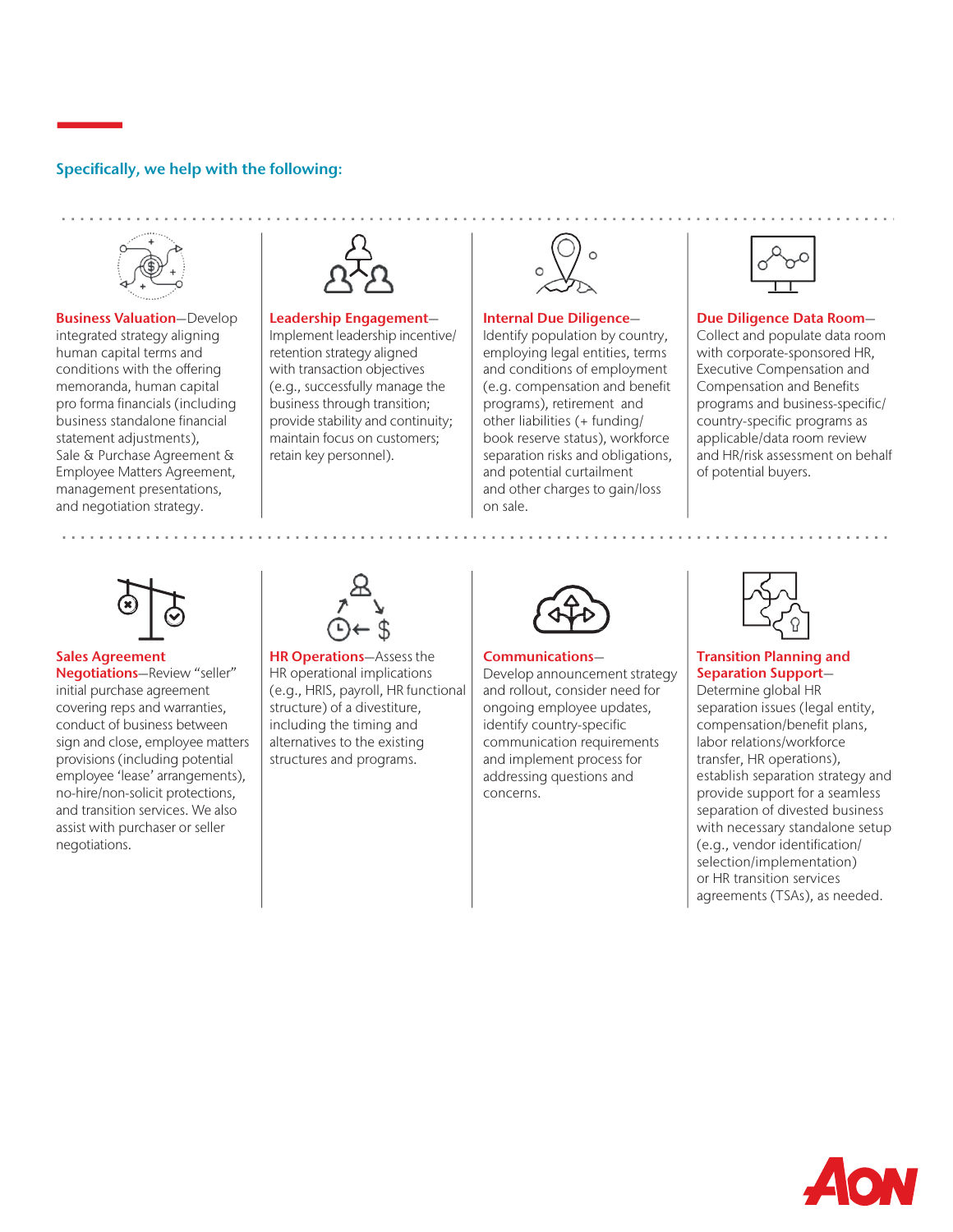# A Successful Transaction

Aon's integrated approach helps companies achieve post-close readiness throughout the transaction lifecycle, from transaction planning through post-close support. We help your business identify keyhuman capital challenges, develop strategic alternatives, assess pros and cons and quantify financial implications. Our integrated delivery approach provides an end-to-end solution from strategic advice to tactical execution.

# Aon provides end-to-end HR M&A support including design, implementation and administration



Project Management/Communications/ **Change Management** 

End-to-End HR Support & Solutions